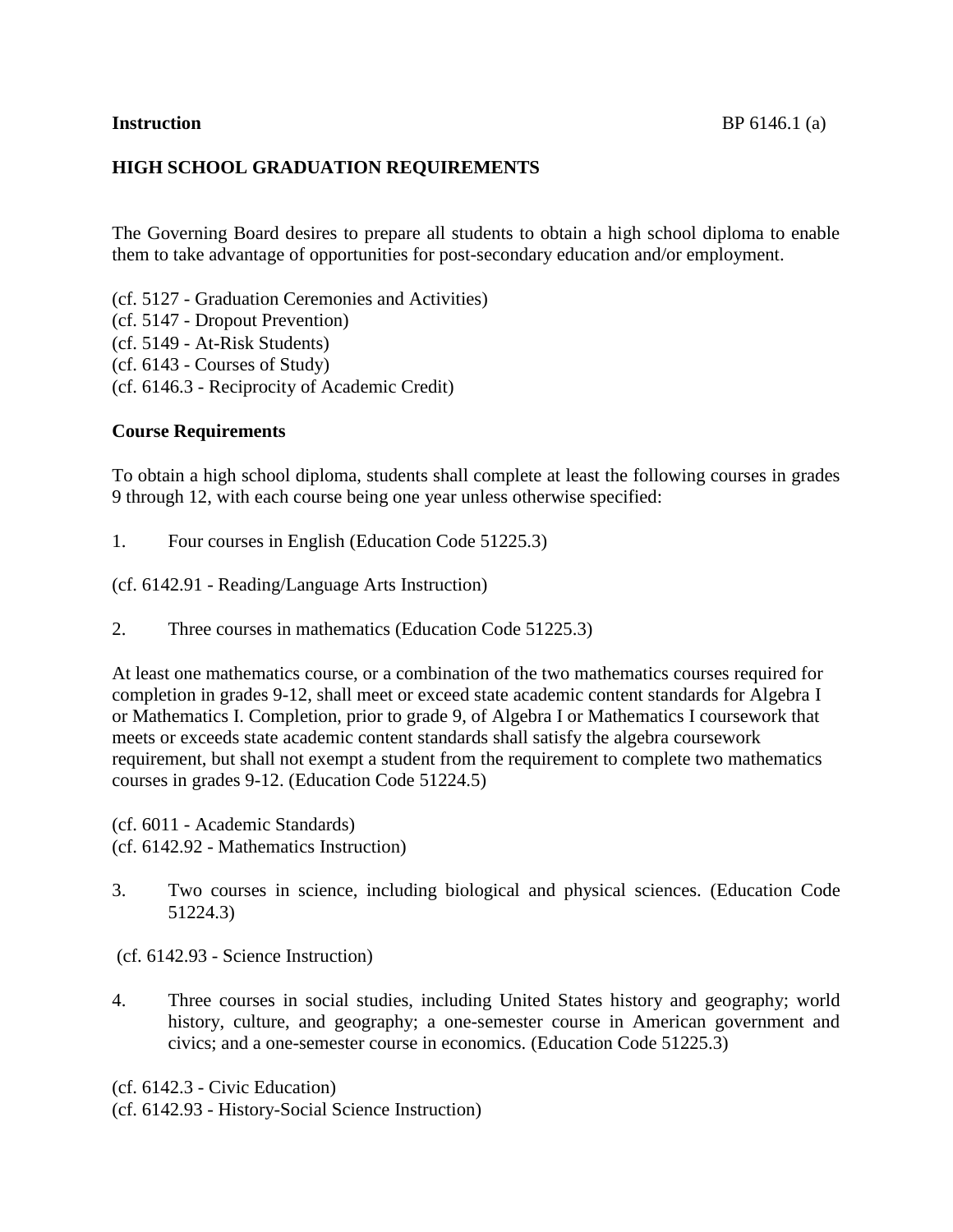# **HIGH SCHOOL GRADUATION REQUIREMENTS** (continued)

5. One course in visual or performing arts, foreign language or American Sign Language. (Education code 51225.3)

To be counted towards meeting graduation requirements, a course in career technical education shall be aligned to the career technical model curriculum standards and framework adopted by the State Board of Education.

(cf. [6142.2](http://www.gamutonline.net/displayPolicy/559079/6) - World/Foreign Language Instruction) (cf. [6142.6](http://www.gamutonline.net/displayPolicy/171550/6) - Visual and Performing Arts Education) (cf. [6178](http://www.gamutonline.net/displayPolicy/211110/6) - Career Technical Education) (cf. [6178.2](http://www.gamutonline.net/displayPolicy/500011/6) - Regional Occupational Center/Program)

6. Two courses in physical education, unless the student has been exempted pursuant to other sections of the Education Code (Education Code 51225.3)

(cf. 6142.7 - Physical Education)

- **7.** Health (one semester) (This requirement will culminate at the end of the 2017/2018 school year.) (Education Code 51225.36)
- 8. Ethnic Studies (one semester)

Because the prescribed course of study may not accommodate the needs of some students, the Board shall provide alternative means for the completion of prescribed courses in accordance with law.

(cf. 6146.11 - Alternative Credits toward Graduation)

(cf. 6146.2 - Certificate of Proficiency/High School Equivalency)

(cf. 6146.4 - Differential Graduation and Competency Standards for Students with Disabilities)

A foster youth, homeless student, or former juvenile court school student who transfers into the district any time after completing his/her second year of high school shall be required to complete all graduation requirements specified in Education Code 51225.3 but shall be exempt from any additional district-adopted graduation requirements, unless the Superintendent or designee makes a finding that the student is reasonably able to complete the requirements in time to graduate by the end of his/her fourth year of high school. Within 30 days of the transfer, any such student shall be notified of the availability of the exemption and whether he/she qualifies for it. (Education Code 51225.1)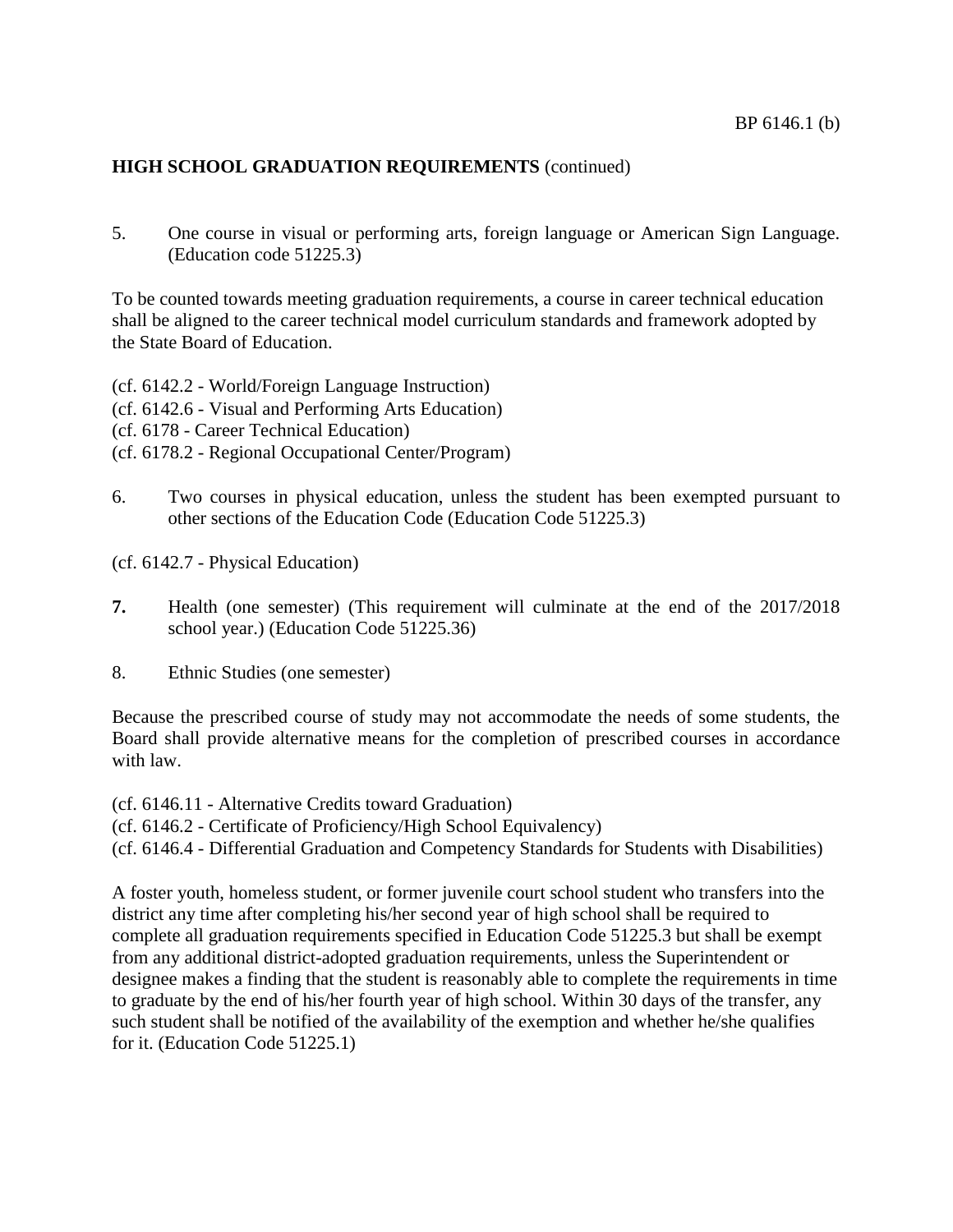# **HIGH SCHOOL GRADUATION REQUIREMENTS** (continued)

(cf. 1312.3 - Uniform Complaint Procedures) (cf. 5145.6 - Parental Notifications) (cf. 6173 - Education for Homeless Children) (cf. 6173.1 - Education for Foster Youth) (cf. 6173.3 - Education for Juvenile Court School Students)

In addition, the Superintendent or designee shall facilitate the on-time graduation of children of military families by waiving specific course requirements for graduation if the student has satisfactorily completed similar coursework in another district. (Education Code 49701)

(cf. 6173.2 - Education for Children of Military Families)

## **Retroactive Diplomas**

Until July 31, 2018, any student who completed grade 12 in the 2003-04 school year or a subsequent school year and has met all applicable graduation requirements other than the passage of the high school exit examination shall be granted a high school diploma. (Education Code 60851.6)

The district may retroactively grant a high school diploma to a former student who was interned by order of the federal government during World War II or who is an honorably discharged veteran of World War II, the Korean War, or the Vietnam War, provided that he/she was enrolled in a district school immediately preceding the internment or military service and he/she did not receive a diploma because his/her education was interrupted due to the internment or military service. (Education Code [51430\)](http://www.gamutonline.net/displayPolicy/315505/6)

The district also may retroactively grant a diploma to a deceased former student who satisfies the above conditions. The diploma shall be received by the deceased student's next of kin. (Education Code [51430\)](http://www.gamutonline.net/displayPolicy/315505/6)

In addition, the district may grant a diploma to a veteran who entered the military service of the United States while he/she was a district student in grade 12 and who had completed the first half of the work required for grade 12. (Education Code [51440\)](http://www.gamutonline.net/displayPolicy/132717/6)

## Legal Reference:

EDUCATION CODE [47612](http://www.gamutonline.net/displayPolicy/137780/6) Enrollment in charter school [48200](http://www.gamutonline.net/displayPolicy/132067/6) Compulsory attendance [48412](http://www.gamutonline.net/displayPolicy/132147/6) Certificate of proficiency 48430 Continuation education schools and classes 48645.5 Acceptance of course work 48980 Required notification at beginning of term [49701](http://www.gamutonline.net/displayPolicy/600235/6) Interstate Compact on Educational Opportunity for Military Children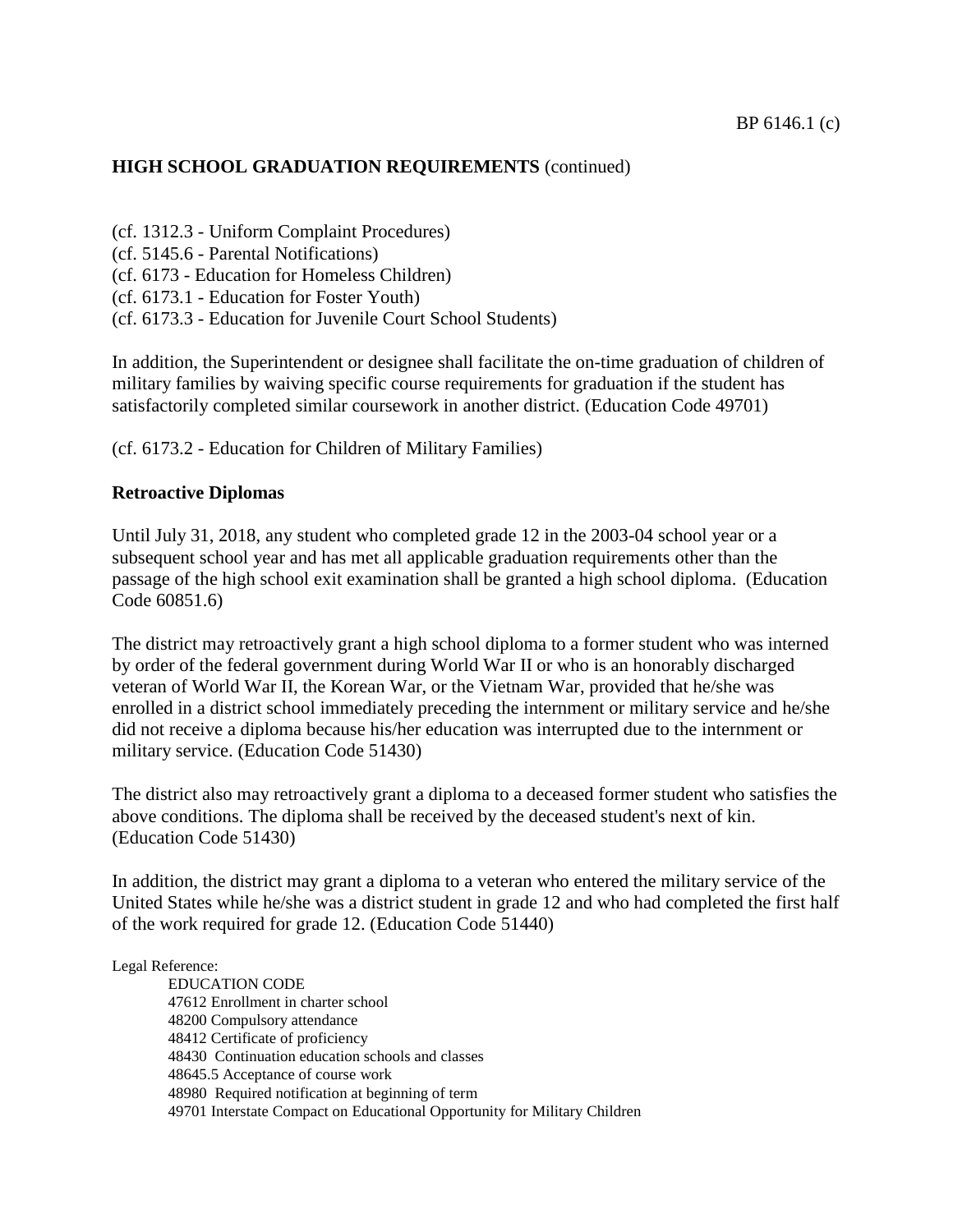## **HIGH SCHOOL GRADUATION REQUIREMENTS** (continued)

51224 Skills and knowledge required for adult life

51224.5 Algebra instruction

51225.1 Exemption from district graduation requirements

51225.2 Pupil in foster care defined; acceptance of coursework, credits, retaking of course

51225.3 Requirements for graduation

51225.1 Exemption from district graduation requirements

51225.2 Pupil in foster care defined; acceptance of coursework, credits, retaking of course

51225.5 Honorary diplomas; foreign exchange students

51225.6 Compression-only cardiopulmonary resuscitation

51228 Graduation requirements

51240-51246 Exemptions from requirements

[51250](http://www.gamutonline.net/displayPolicy/420914/6)[-51251](http://www.gamutonline.net/displayPolicy/420915/6) Assistance to military dependents

51410-51412 Diplomas

51420-5142**7** High school equivalency certificates

51430 Retroactive high school diplomas

51440 Retroactive high school diplomas

51450-51455 Golden State Seal Merit Diploma

[51745](http://www.gamutonline.net/displayPolicy/137989/6) Independent study restrictions

[56390](http://www.gamutonline.net/displayPolicy/226291/6)[-56392](http://www.gamutonline.net/displayPolicy/226293/6) Recognition for educational achievement, special education

60851.5 Suspension of high school exit examination

60851.6 Retroactive diploma; completion of all graduation requirements except high school exit examination

[66204](http://www.gamutonline.net/displayPolicy/133987/6) Certification of high school courses as meeting university admissions criteria

67386 Student safety; affirmative consent standard

CODE OF REGULATIONS, TITLE 5

1600-1651 Graduation of pupils from grade 12 and credit toward graduation 4600-4687 Uniform complaint procedures

#### COURT DECISIONS

O'Connell v. Superior Court (Valenzuela), (2006) 141 Cal.App.4th 1452

Management Resources:

WEB SITES

CSBA: [http://www.csba.org](http://www.csba.org/)

California Department of Education, High School[: http://www.cde.ca.gov/ci/gs/hs](http://www.cde.ca.gov/ci/gs/hs)

University of California, List of Approved a-g Courses:

<http://www.universityofcalifornia.edu/admissions/freshman/requirements>